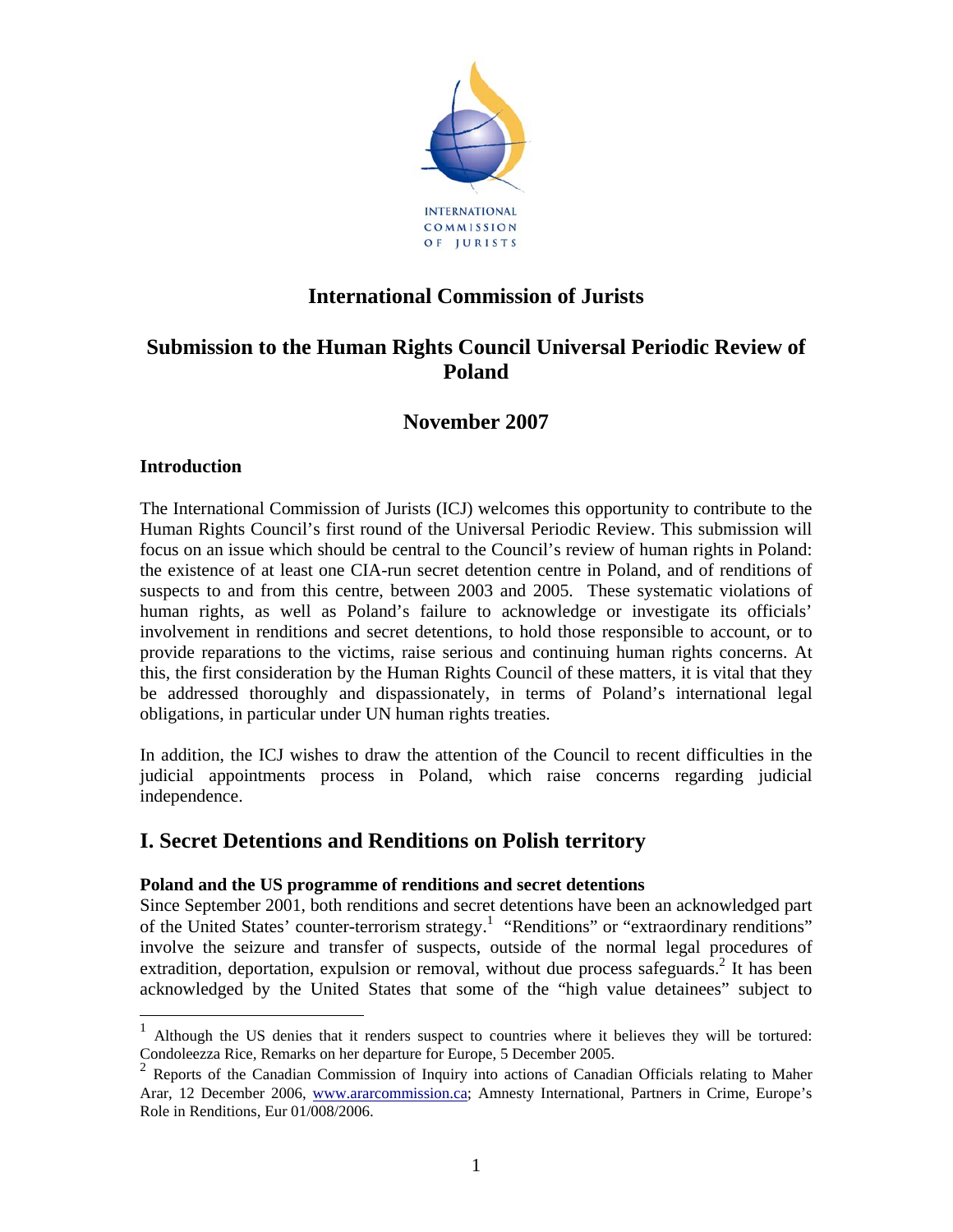rendition have been held in secret detention centres operated by the CIA. In June 2007, persistent allegations that CIA-run secret detention centres existed in Poland were authoritatively confirmed by the second report of Senator Marty for the Parliamentary Assembly of the Council of Europe (PACE), which drew on multiple sources to conclude that a secret detention centre had existed at Stare Kiejkuty, a military base located near Szymany airport between 2003 and 2005,<sup>3</sup> and that renditions of suspects had taken place to and from that airport.<sup>4</sup>

The investigation of Senator Marty found that the secret detentions in Poland took place on the basis of an agreement negotiated with the US in 2002 and early  $2003$ <sup>5</sup>. The investigation found evidence that, in operating the detentions, the CIA worked with the Polish Military Information Services<sup>6</sup> which provided security and imposed "buffer zones" around CIA operations,<sup>7</sup> and that the Polish Air Navigation Services Agency played an important role in disguising flight records of aircraft involved in renditions.<sup>8</sup> Senator Marty also concluded that some individual high office-holders knew about and authorised Poland's role in the CIA's operation of secret detention facilities, from 2002 to 2005, including the President of the Republic of Poland, the Chief of the National Security Bureau, the Minister of National Defence and the Head of Military Intelligence.<sup>9</sup>

In a Resolution adopted following Senator Marty's report,<sup>10</sup> the Parliamentary Assembly of the Council of Europe stated that it "now considers as established with a high degree of probability that … secret detention centres operated by the CIA have existed for some years in [Poland]" and that "these secret places of detention formed part of the "HVD" (High Value Detainee) programme publicly referred to by the President of the United States on 6 September 2006." $^{11}$ 

### **Inquiries by Polish authorities**

In November 2005, the Polish Government issued a statement that, following internal investigations, it was satisfied that there was no basis for the allegations as to secret detention

<sup>3</sup> Committee on Legal Affairs and Human *Rights, Secret Detentions and illegal transfers of detainees involving Council of Europe Member States: Second report*, Doc.11302rev.*Explanatory Memorandum by Mr Dick Marty*, Rapporteur, paras. 126- 127, 197 – 200. The report built on an earlier report by Senator Marty of June 2006. A Committee of the European Union Parliament, the Temporary Committee on the Alleged Use by the CIA of European Countries for the Transfer and Illegal Detention of Prisoners (TDIP), reported in 2006: European Parliament, Resolution on the alleged use of European countries by the CIA for the transportation and illegal detention of prisoners. P6 TA PROV (2007) 0032 4

<sup>&</sup>lt;sup>4</sup> Second report of Senator Marty, op cit, para 181.

 $5$  Ibid, para.126

 $\frac{6}{7}$  ibid, para.168

ibid, para.170

<sup>8</sup> ibid, paras.184-186.

 $9 \text{ ibid}, \text{para}.174.$ 

<sup>&</sup>lt;sup>10</sup> Resolution 1562 (2007) on Secret Detentions and Illegal Transfers of Detainees involving Council of Europe Member States, para.4

 $11$  The Polish delegation to PACE issued a dissent to the Marty report, rejecting its findings. Doc.11302 Addendum, 19 June 2007.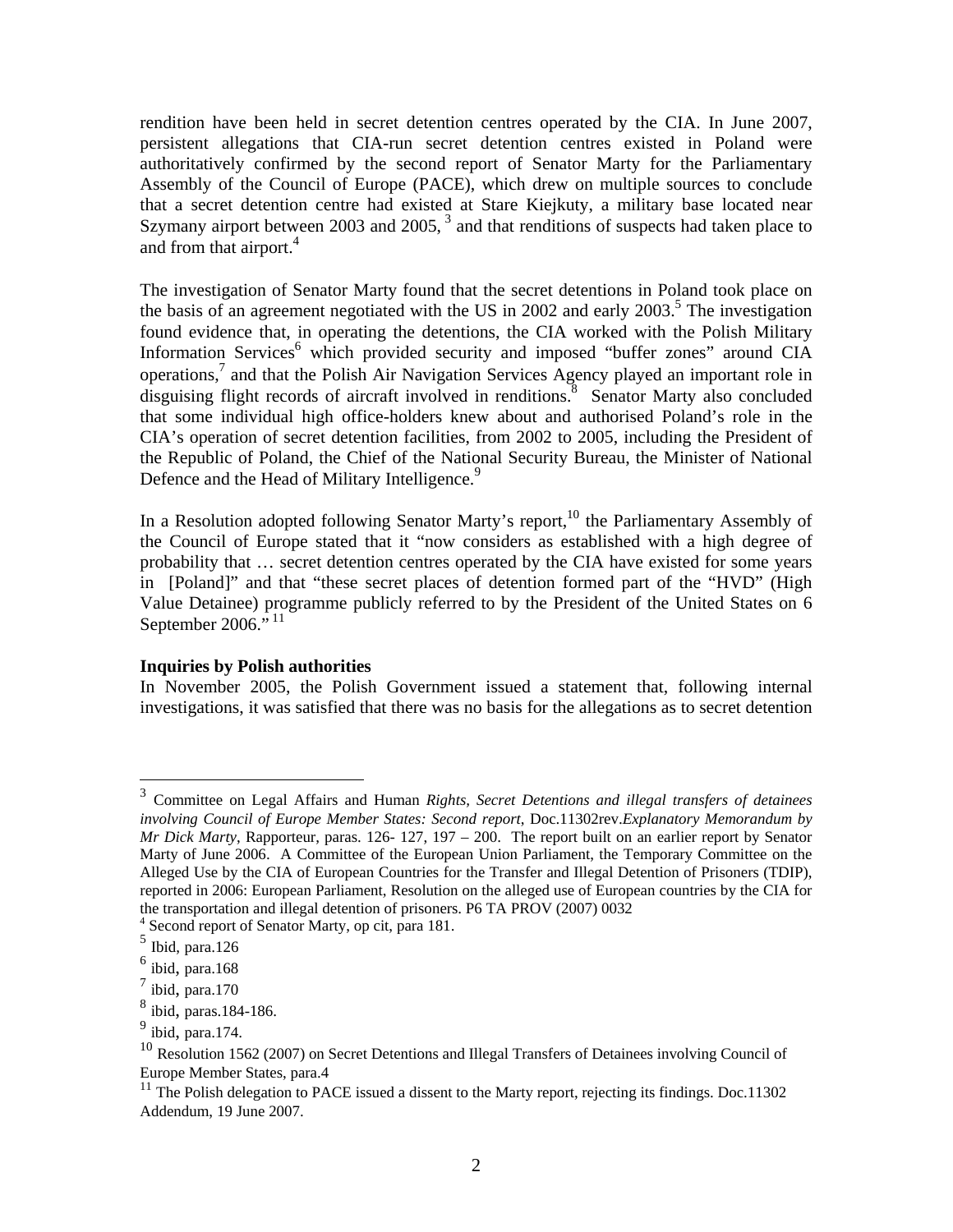centres in Poland.12 On 10 December 2005, the Polish Prime Minister announced an inquiry into reports of secret detention centres in Poland. Later the same month, the Minister responsible for the intelligence services, Zbigniew Wassermann, reportedly delivered a report to members of a parliamentary Committee, on the basis of which the Committee decided to end the inquiry. No report of the inquiry was published.<sup>13</sup> The European Union Parliament found that the inquiry had been conducted "speedily and in secret, in the absence of any hearing or testimony and subject to no scrutiny."<sup>14</sup> No further national level investigations have been conducted into allegations of renditions and secret detentions in Poland.

#### **Compliance with UN human rights obligations**

Secret detentions and renditions as have been operated by the CIA involve multiple violations of human rights protected by UN human rights treaties, including the right to liberty and security of the person; the freedom from torture and cruel, inhuman or degrading treatment and the right to an effective remedy.15 Prolonged *incommunicado* secret detention has been found by the Committee against Torture to amount in itself to a violation of the Convention Against Torture,<sup>16</sup> and secret detentions such as those at Stare Kiejkuty amount to disappearances.<sup>17</sup> Persons held in such circumstances, outside the protection of the law. with no possibility to challenge the legality of their detention, are highly vulnerable to torture, cruel and inhuman or degrading treatment.

Co-operation in, or tolerance of, renditions and secret detentions on the territory of the State, violates positive obligations to protect against violations of human rights, imposed by the International Covenant on Civil and Political Rights (ICCPR),<sup>18</sup> the Convention Against Torture  $(CAT)$ , <sup>19</sup> as well as under the European Convention on Human Rights (ECHR), to which Poland is a party.<sup>20</sup> In allowing and facilitating renditions and secret detentions on its territory, Poland has failed to comply with these positive obligations to protect. These obligations apply irrespective of agreements, such as the NATO Status of Forces Agreement,

-

 $12$  Letter from Mr Stefan Meller, Minister of Foreign Affairs of the Republic of Poland to Mr Terry Davis, Secretary General of the Council of Europe, Warsaw, 17 February 2006.

<sup>&</sup>lt;sup>13</sup> European Parliament Resolution op cit, para.170; PACE, Explanatory Memorandum by Senator Marty, op cit, para.252.

<sup>14</sup> European Parliament Resolution, op cit, para.170.

<sup>15</sup>On violations of human rights involved in renditions, see for example, *Agiza v Sweden*, Committee against Torture, communication No.233/2003; *Alzery v Sweden* Communication No 1416/2005, Sweden 06/11/2006, CCPR/C/88/D/1416/2005

<sup>&</sup>lt;sup>16</sup> Committee Against Torture, Concluding Observations on the United States, CAT/C.USE.CO/2, 18 May 2006, para.17, where the Committee found that secret detention constituted *per se* a violation of the Convention Against Torture.

<sup>&</sup>lt;sup>17</sup> United Nations Convention on Enforced Disappearances, adopted by the Third Committee of the UN General Assembly on 13 November 2006, Article 2. See further the UN Declaration on the Protection of all persons from Enforced Disappearance, preamble, para.3, Inter-American Convention on Forced Disappearance of Persons, Article II.

<sup>&</sup>lt;sup>18</sup> Articles 2, 7 and 9 of the ICCPR. UN Human Rights Committee General Comment 20 (1992) on Article 7 ICCPR, (the right to freedom from torture or cruel, inhuman or degrading treatment or punishment); General Comment 31 of the Human Rights Committee, para.8, 15; *Delgado Paéz v Columbia* Communication.No.195/1985.

<sup>&</sup>lt;sup>19</sup> Article 2 CAT.

<sup>20</sup> *Osman v UK,* (2001) 29 EHRR 245; *X and Y v the Netherlands*, (1985) 8 EHRR 235.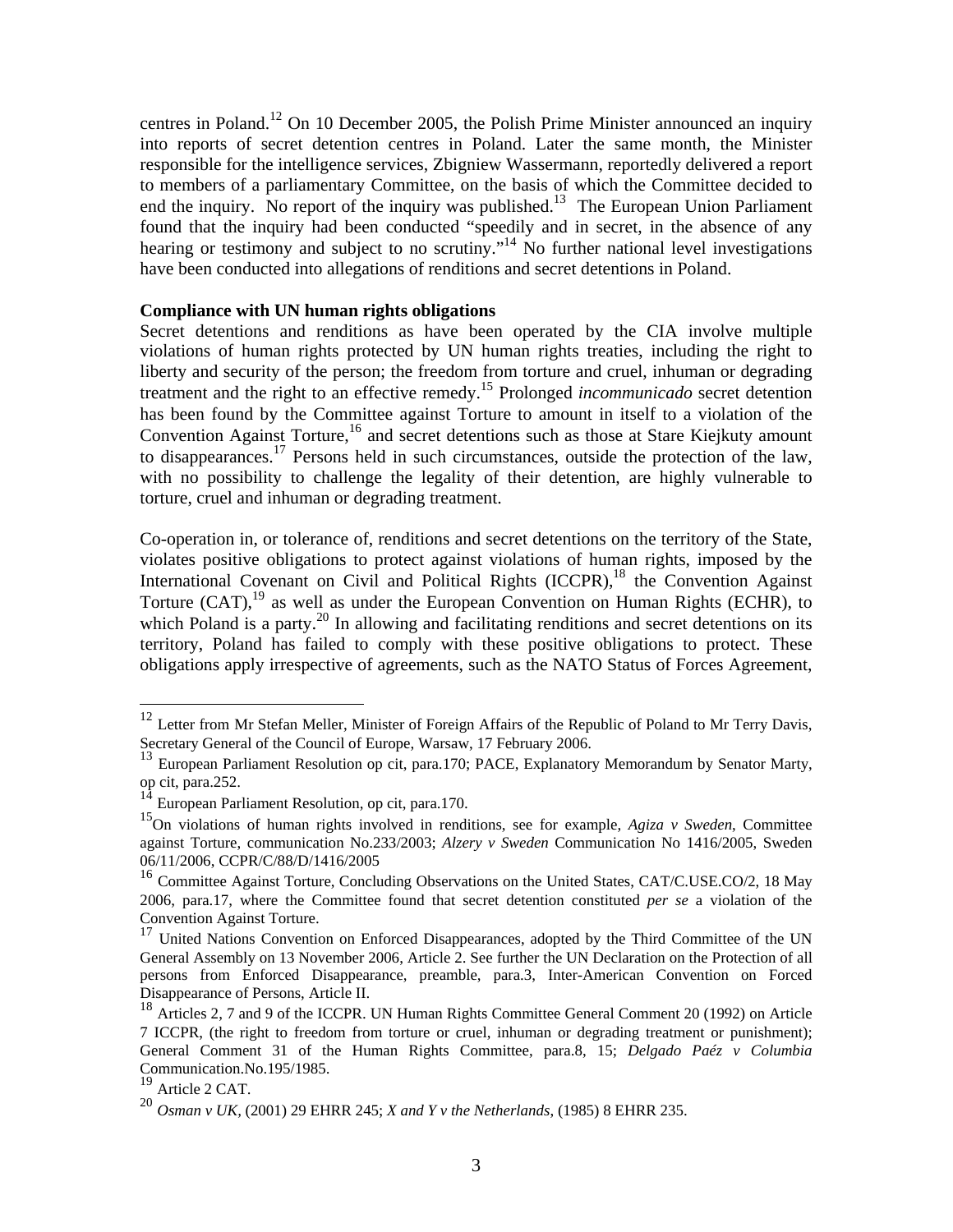which transfer powers within Polish territory to another State or exempt particular foreign intelligence or military personnel active within Poland from jurisdiction of the Polish courts. $21$ 

### **Obligations of investigation and reparation**

Under the ICCPR and CAT, credible allegations of serious breaches of rights including the prohibition on torture and cruel, inhuman or degrading treatment, and disappearances, must be subject to independent and effective investigation.<sup>22</sup> Such investigations should be capable of bringing to justice those responsible for the violation.<sup>23</sup> Following the 2007 report of Senator Marty, there can now be no doubt that in order to comply with its obligations under the ICCPR and Article 12 CAT, Poland must ensure that the competent authorities undertake a prompt and impartial investigation into allegations of such treatment. Such an investigation must be independent, thorough, and transparent. Since the inquiries, which the government claims have taken place, have been entirely secret, and no information has been made available about their methodology or conclusions,  $^{24}$  it does not appear that the investigations undertaken so far by the Polish authorities satisfy these obligations.

In addition to investigation, victims of renditions and secret detentions are entitled to other measures of reparation for violations of their human rights, including restitution and compensation, and measures of rehabilitation, satisfaction and guarantees of non-repetition.<sup>25</sup> Such obligations attach to States that have aided and assisted in a violation.

#### **Recommendations**

-

It is now beyond doubt that serious and systematic violations of human rights have taken place in Poland as part of the US-led programme of renditions and secret detentions. Although the Committee Against Torture expressed its concerns during the consideration of Poland's periodic report in May this year,  $26$  the Human Rights Council has yet to seek adherence to the CAT`s recommendations by Poland. At this Universal Periodic Review of Poland, therefore, it is essential that the Council carefully scrutinises this issue and produces

<sup>21</sup> European Court of Human Rights, *Matthews v UK*, App No 24833.94, *Bosphorus v Ireland*, App No 45036.98, *M and Co. v Germany*, App No 13258/87.

<sup>22</sup> Article 12 CAT; Article 2(3) ICCPR; HRC General Comment No 6 on Article 6 ICCPR, HRI/GEN/1/Rev.para.4; *Rodriguez v Uruguay*, CCPR/C/51/D/322/1988; *Almeida de Quinteros v Uruguay* CCPR/C/19/D/1981.

 $^{23}$  CAT Articles 5, 6, 12, 13; ICCPR Article 2(3); HRC, General Comment 31, The nature of General Legal Obligations imposed on States Parties to the Covenant, 26/05/04, CCPR/C/21/Rev.1/Add.13, Paras. 15, 18.

<sup>&</sup>lt;sup>24</sup> The first report of the Marty inquiry considered the Polish inquiry to be inadequate for its lack of transparency: Parliamentary Assembly, Committee on Legal Affairs and Human Rights, Alleged Secret Detentions and unlawful Inter-state transfers involving Council of Europe Member States, Explanatory Memorandum, AS.Jur (2006) 16 Part II, 7 June 2006 Para.252. The TDIP also concluded that the inquiry was conducted speedily and in secret and could not be considered independent. European Parliament resolution, *op cit*, para.170.

 $25$  UN Basic Principles and Guidelines on the Right to a Remedy and Reparation for Victims of Gross Violations of International Human Rights Law and Serious Violations of International Human Rights Law, A/60/509/Add.1, 21 March 2006, Principle XI. HRC, General Comment 31, op cit, para.15.

<sup>26</sup> CAT/C/POL/CO/4, 16 May 2007. Para.15.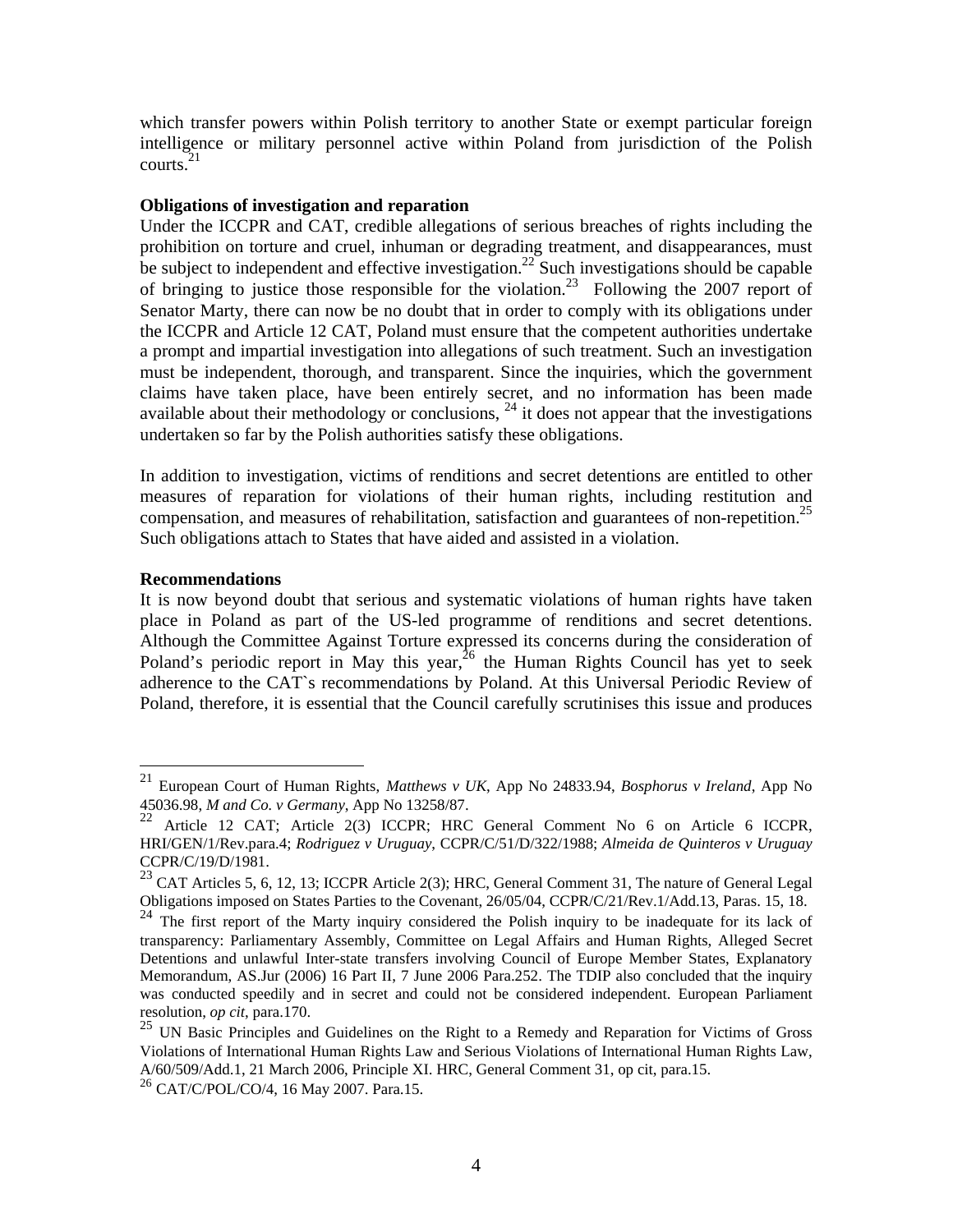clear conclusions and recommendations, based on the international human rights obligations of Poland.

**The ICJ therefore calls on the Human Rights Council to:** 

- **Condemn the serious and systematic violations of UN human rights treaty obligations that have taken place in Poland through renditions and secret detentions;**
- **Urge Poland to establish an independent inquiry, with full investigative powers to require the attendance of persons and the production of documents, to investigate allegations of the involvement of Polish officials in renditions and secret detentions;**
- **Ensure the accountability, including where appropriate through the criminal justice process, of those persons responsible for renditions and secret detentions on Polish territory;**
- **Provide measures of reparation for the victims of renditions and secret detentions in Poland;**
- **Take measures to reform law and practice, including review and accountability of the military intelligence services, to protect against future violations of human rights of this kind, and thereby comply with Poland's positive obligations to protect human rights on its territory.**

# **II. Judicial Appointments**

The National Judicial Council, the independent body that makes recommendations to the President of the Republic of Poland for judicial appointments, has provided an important safeguard for judicial independence in Poland. The ICJ has therefore been concerned that, in a decision of July 2007, the President issued a decision to reject the National Judicial Council's recommendation of nine candidates for judicial appointments.<sup>27</sup> No reasons were provided for this decision. The decision not to appoint the candidates was made more than a year after the recommendation of the National Judicial Council.

### **Compliance with the UN Human Rights Obligations**

A strong and independent judiciary is essential to uphold the rights enshrined in UN human rights treaties, and in particular is fundamental to the right to a fair hearing under Article 14 ICCPR. The UN Basic Principles on the Independence of the Judiciary emphasise the need for safeguards against improper motives being taken into account in judicial appointments (Principle 10).

It is not the mere existence of an advisory body, but the practical implementation of its recommendations, which protects judicial independence and supports public confidence in the institution of the judiciary. As a general principle, recommendations of an independent advisory body for appointment to judicial positions should be followed by the executive in practice.<sup>28</sup> They should only be departed from in exceptional circumstances, and only where

<sup>&</sup>lt;sup>27</sup> See statement of ICJ Poland, attached.

<sup>&</sup>lt;sup>28</sup> Council of Europe Recommendation No.R (94) 12, Principle 12.c.; European Charter on the Statute for Judges and Explanatory Memorandum (Council of Europe): para. 3.1 and Explanatory Memorandum.